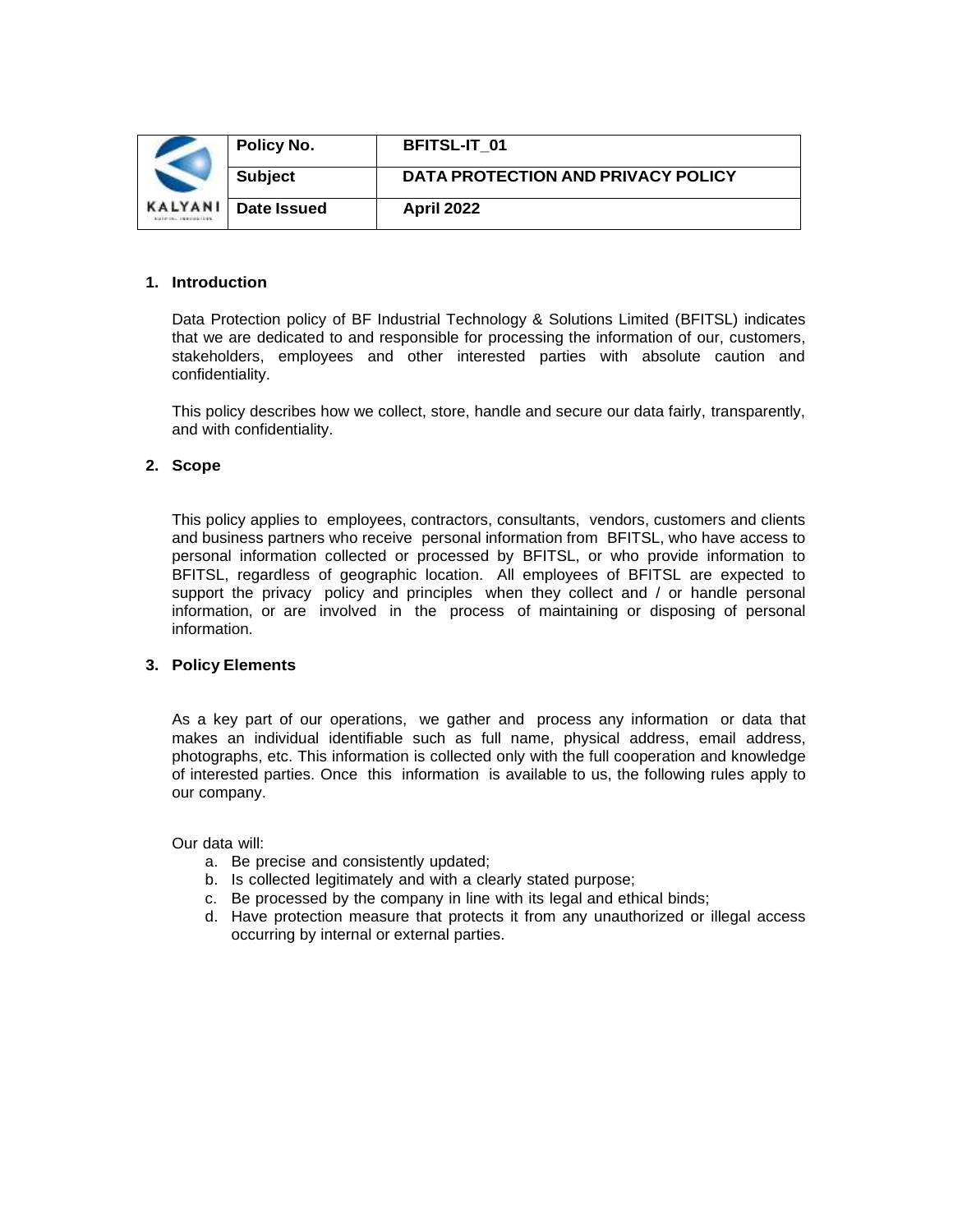Our data will NOT:

- a. Be communicated informally;
- b. Exceed the specified amount of time stored;
- c. Be transferred to organizations, states or countries that do not acquire proper dataprotection policies;
- d. Be spread to any party unless approved by the data's owner (except for the legitimate requests demanded from law enforcement authorities).

# **4. Roles and Responsibilities**

Everyone who works for or with BFITSL is responsible for ensuring that thecollection, storage, handling, and protection of data is being done appropriately.

### **General guidelines**

- a. Access to data covered by this policy is restricted only to those who need it for their work;
- b. Data is not to be shared informally. When access to confidential information is required, employees request it from their line managers;
- c. We provide comprehensive training to all employees to help them understand their responsibilities when handling data;
- d. Employees keep all data secure, by taking sensible precautions and following the DataStorage guidelines specified below;
- e. In particular, strong passwords are used and never shared;
- f. Personal data is not disclosed to unauthorized people, within the company or externally;
- g. Employees request help from their line manager or the data protection officer when they are unsure about any aspect of data protection;

In addition, the following functions within BFITSL hold the key areas ofresponsibility:

- i. **Information Security Manager** is responsible for:
	- a. Providing oversight and continuous enhancement of cyber security and in risk management awareness programs and improvements;
	- b. leading the design, implementation, operation and maintenance of the Information Security Management System;
	- c. Ensuring periodic testing is conducted to evaluate the security posture of the Information Security by conducting periodic reviews of BFITSL to ensure compliance with the System Security Plans;
	- d. Leading the design and operation of related compliance monitoring and improvement activities to ensure compliance with both internal security policies, and applicable laws and regulations;
	- e. Developing and managing controls to ensure compliance with the wide variety and ever-changing requirements resulting from standards and regulations.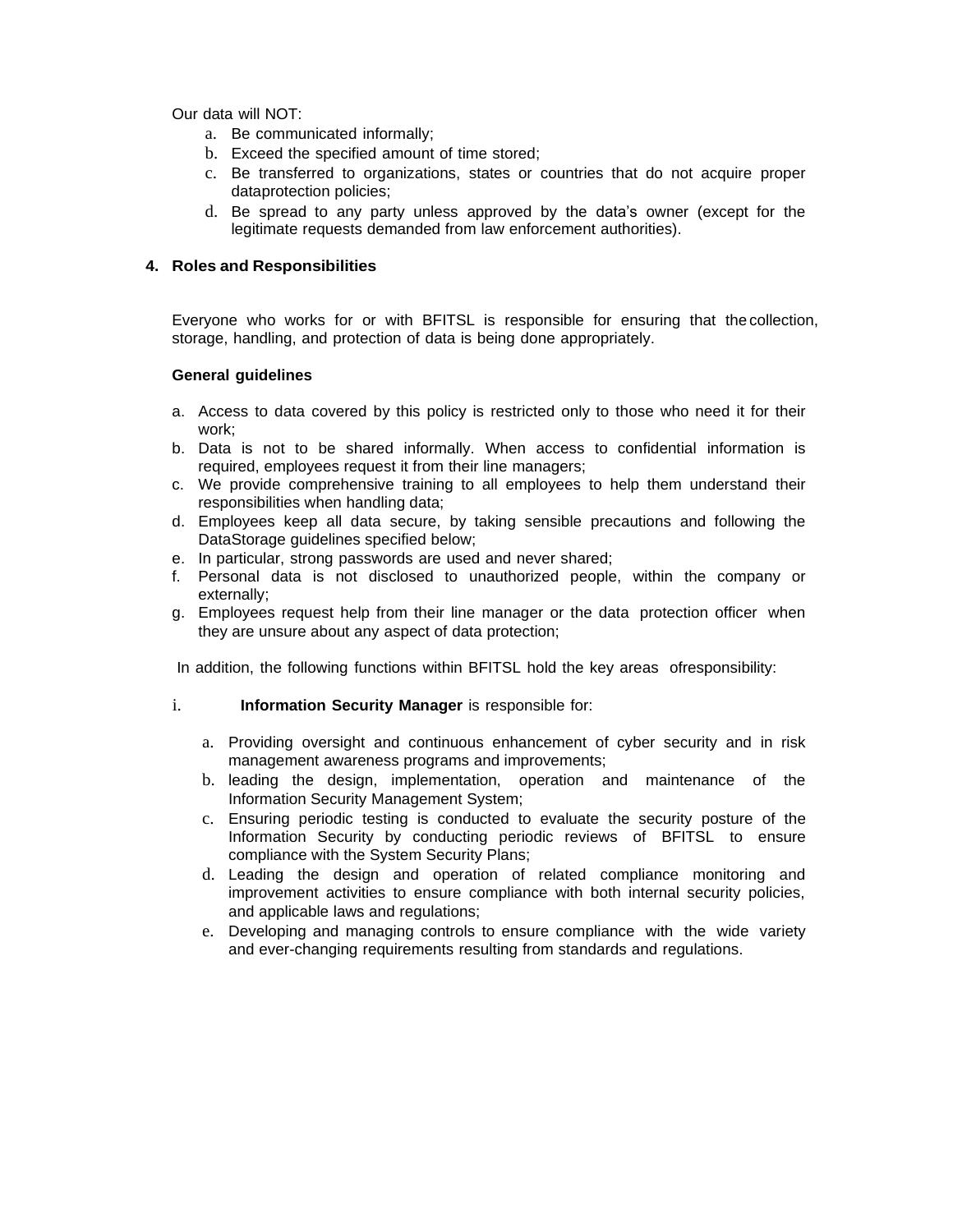- ii. IT Systems Administrator responsible for:
	- a. Ensuring that access to personal data of users registered on the BFITSL Website is restricted only to authorized personnel;
	- b. Ensuring that access to the personal data of users registered on the BFITSL website will not be shared with or provided to unauthorized personnel

# **iii. Commercial Department is responsible for:**

- a. Ensuring that access of personal data is only to authorized personnel. The department will maintain the data at designated servers location of BFITSL server with restricted access of authorised personnel as per internal define process;
- b. Ensuring that the access of the personal data will not be shared with or providedto unauthorized personnel;

# **5. Collection and use/process of Personal Data**

Personal Data refers to data that lets BFITSL, know the specifics of the individualand which may be used to identify, contact or locate the individual.

We collect and use the personal data for one or more these reasons:

- a. When it is in our legitimate interests which are our business or commercial reasons for using personal data;
- b. Administering relationships services;
- c. To fulfill contractual obligations;
- d. Conducting market or customer satisfaction research;
- e. Providing individuals with information concerning products and services which we believe will be of interest;
- f. Compliance with any requirement of law, regulation, associations, voluntary codes we decide to adopt;
- g. For the purpose of, or in connection with, any legal proceedings (including Prospective legal proceedings), for obtaining legal advice or for establishing, exercising or defending legal rights.

### **6. Rights relating to Personal Data**

- a. Any individual whose personal data is collected by BFITSL may request the information regarding his personal data, how the data was collected and for what purpose.
- b. If the personal data collected is incorrect or incomplete, the individual may demand to get it corrected or added.
- c. Any individual whose personal data is collected may direct to erase the personal data collected if such data as collected has no legal basis or the legal basis has ceased to apply. When BFITSL receives the request for deletion of personal data, it shall intimate regarding the deletion of the same or the reason why it cannot be deleted.
- d. Any individual whose personal data is collected may request to stop processing the data. Upon receiving the request BFITSL shall inform the individual if it has legitimate grounds to process your data. Even after someone exercises right to object, BFITSL may continue to hold the data to comply with any regulatory requirements.
- e. Any individual may request for withdrawal of his/her consent for processing of data for which earlier consent was ought to be taken.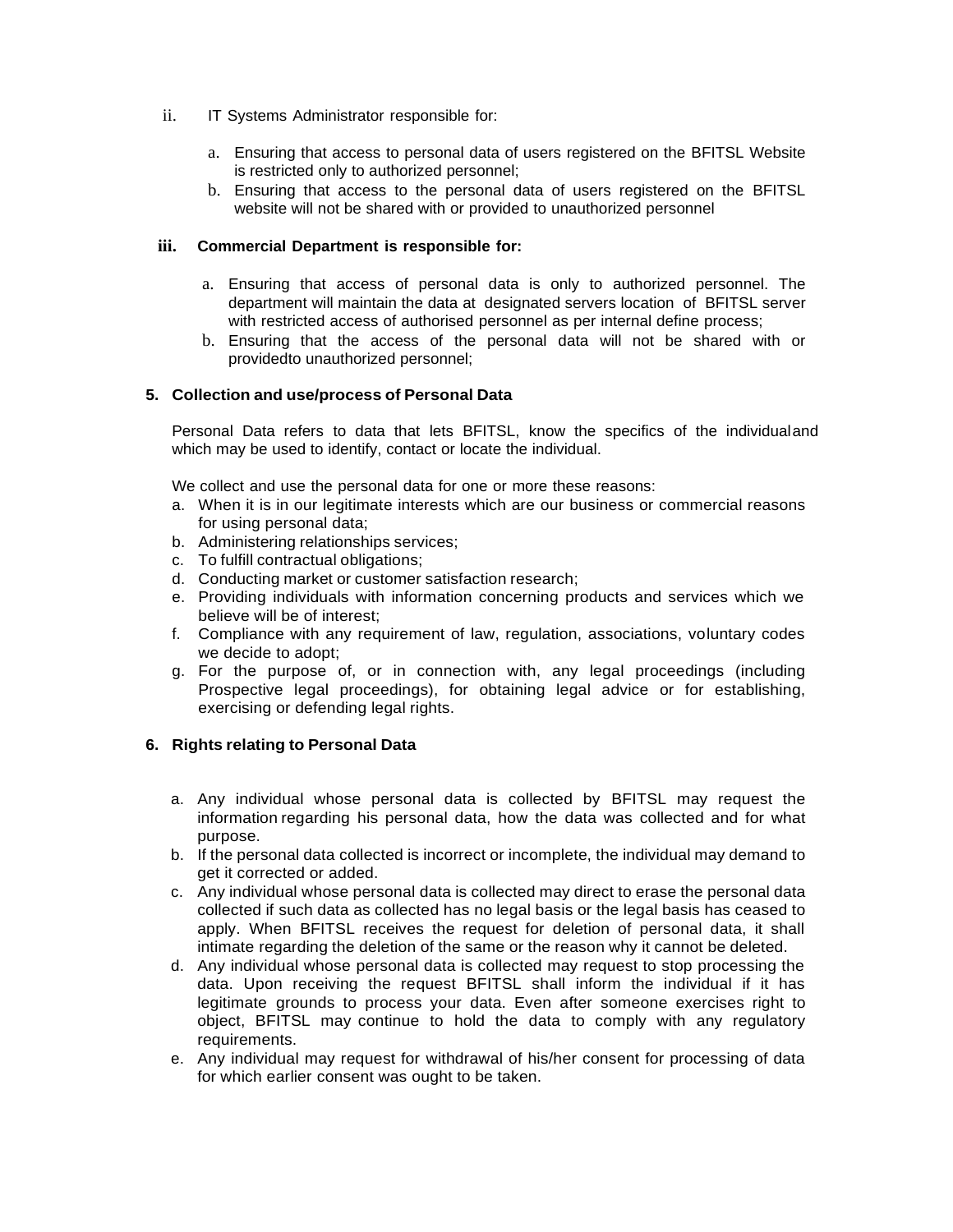# **7. Data Storage**

These rules describe how and where data are safely stored. When data is **stored on paper,** it is kept in a secure place accessed only by authorized personnel.

These guidelines also apply to data that is usually stored electronically but has been printed out for certain reasons:

- a. The paper or files are kept in a locked drawer or filing cabinet;
- b. Employees make sure paper and printouts are not left unattended;
- c. Data printouts are securely shredded and disposed when no longer needed.

When data is **stored electronically**, it must be protected from unauthorized access, accidental deletion and malicious internal or external threats.

- a. Data should be protected by strong passwords that are updated regularly and never shared among employees;
- b. If data is stored on removable media (like a CD or DVD, External HDD, etc.), these should be kept locked away securely when not being used;
- c. BFITSL Network of computers is restricted from using or transferring any data via a CD, DVD, USB, and External HDD, unless authorized for specific personnel with additional privileges;
- d. Data should only be stored on designated servers, and should only be uploaded on to approved cloud computing services;
- e. Secure communication is empowered with TLS (Transport Layer Security);
- f. Servers containing personal data are sited at secure locations, where access is restricted for authorized personnel only and monitored;
- g. Data is backed up daily. Backups are tested regularly, in line with the company's standard backup procedures;
- h. All servers and computers containing data are protected by the monitoring system and the firewall system;
- i. All data entering into BFITSL systems and website are stored as associated with a specific user account to and measures to prevent privilege escalation are always in place;
- j. All personal data entering into the database of the BFITSL website are protected with certificates that ensure encrypted communication when receiving and sending information is being used.

# **8. Data Protection actions**

To exercise data protection, BFITSL takes reasonable steps and is committed to:

- a. Restrict and monitor access to sensitive data, and keep it in as few places as possible;
- b. Establish effective data collection procedures;
- c. Provide employees with online privacy and security measures training;
- d. Build secure network to protect online data from cyber-attacks;
- e. Establish clear procedures for reporting privacy breaches or data misuse;
- f. Include contract clauses or communicate statements on how we handle data;
- g. Update the data continuously and as mistakes are discovered;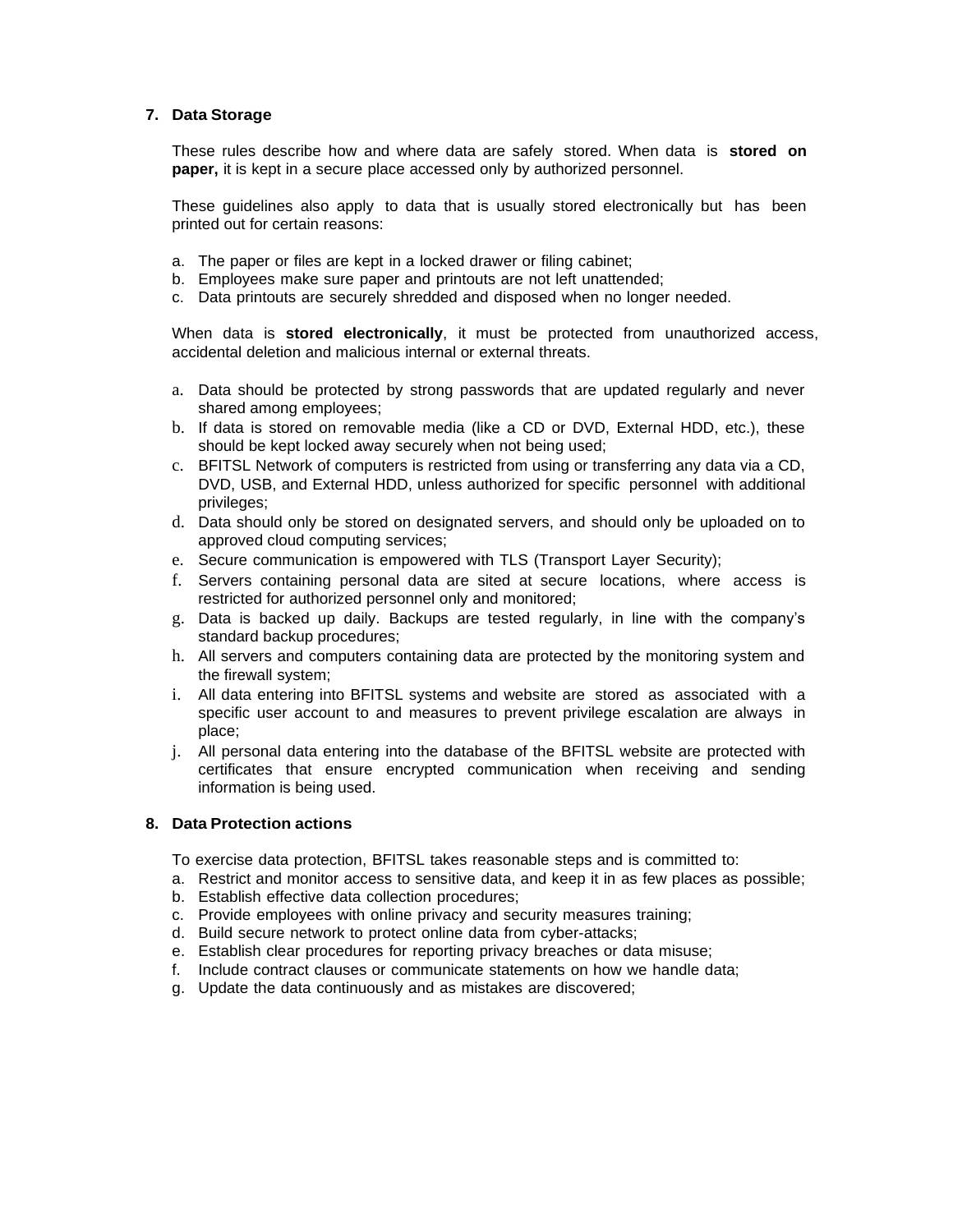- h. Install tracking logs to monitor employee's activities ensuring data is not being misused;
- i. Install firewall and protection software that prevents employees to share and distribute data from BFITSL devices externally, by detecting when a large amount of data is being transferred either through email, or via external drives;
- j. Establish data protection practices (document shredding, secure locks, data encryption, frequent backups, access authorization etc.).

### **9. Collection of personal data**

BFITSL shall obtain consent in writing from the provider of sensitive personal data regarding purpose of usage before collecting such information.

#### **10. Disclosure of personal data**

BFITSL shall not disclose any sensitive personal data or information to any third party without obtaining prior permission from the provider of such information unless such information is being shared with a Government Agency mandated under law where BFITSL has received written request from such Government Agency.

The personal data may be disclosed to BFITSL management, auditors, service providers, regulators, governmental or law enforcement agencies or any person, BFITSL reasonably thinks necessary for the processing purposes.

If BFITSL undertakes transactions that involves the disclosure of personal data on behalf of a counterparty, it shall be the responsibility of such to ensure that it has all necessary rights to permit us to process and disclose the personal data accordingly.

In some circumstances, if the personal data is shared with external parties, the same shall be informed to the concerned individual. Individuals also have a right to object to sharing/processing of their personal data which can be done through email to HR Department. In case of employee's objections repercussion shall be communicated appropriately.

#### **11. Monitoring of electronic records**

To the extent permitted by applicable law, we may record and monitor electronic communications to ensure compliance with our legal and regulatory obligations and internal policies and for the purposes outlined above.

#### **12. Amendment in personal data provided**

Individuals about whom we process personal data may request a copy of the personal data held in relation to them by us. If any personal data is found to be wrong, the individual concerned has the right to ask us to amend, update or delete it, as appropriate.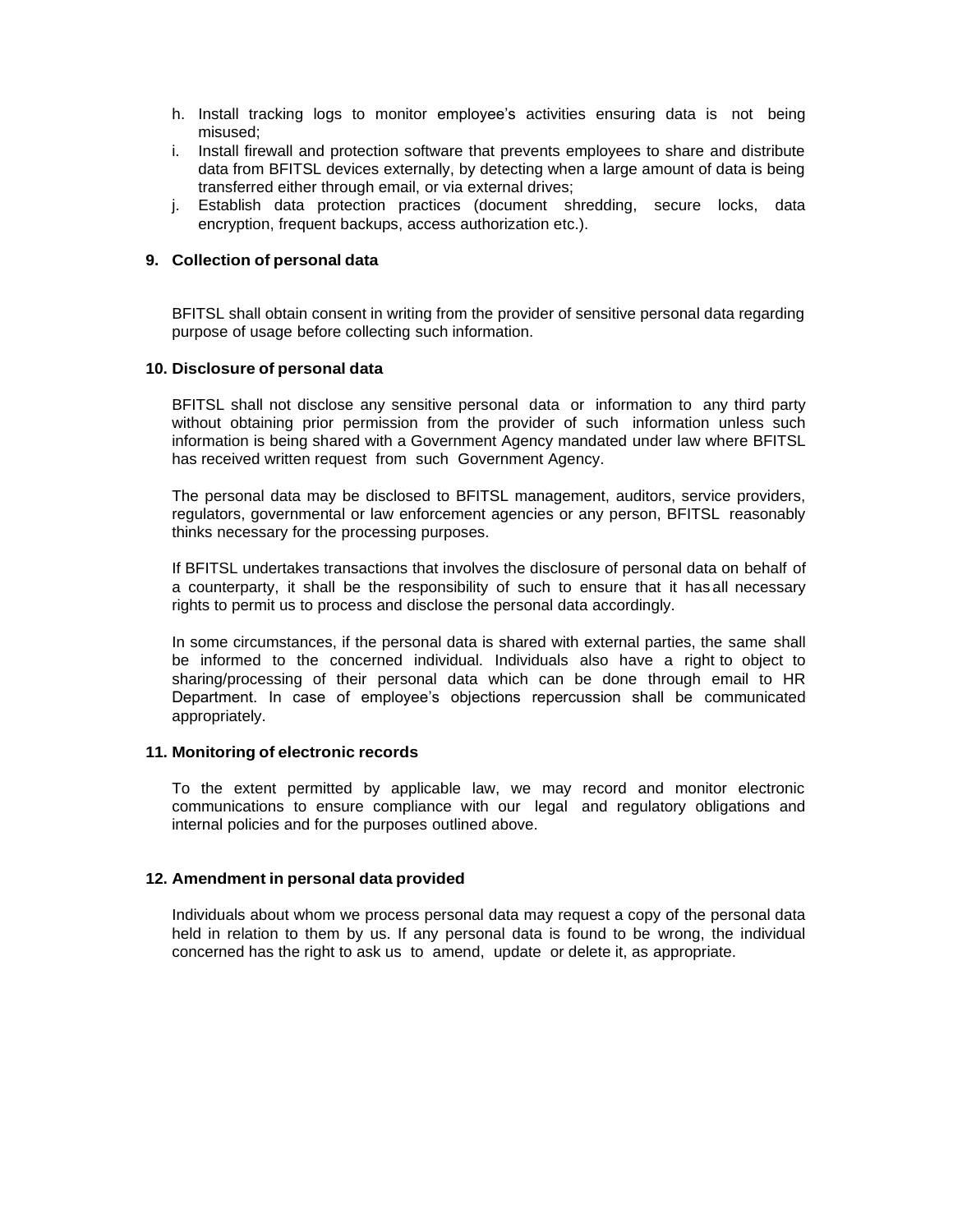# **13. Duration of Storage**

We retain personal information for as long as we reasonably require it for legal or business purposes. In determining data retention periods BFITSL takes intoconsideration local laws, contractual obligations, and the expectation andrequirements of our customers. When we no longer need personal data, we securely delete or destroy it.

# **14. Confidentiality of processing**

Personal data is subject to data secrecy. Any unauthorized collection, processing, or use of such data by employees is prohibited. Any data processing undertaken by an employee that he/she has not been authorized to carry out as part of his/her legitimate duties is unauthorized. The "need to know" principles applies. Employee may have access to personal information only as is appropriate for the type and scope of the task in question. This requires careful breakdown and separation, as well as implementation of roles and responsibilities.

Employees are forbidden to use personal data for private or commercial purposes, to disclose it to unauthorized persons, or to make available in any other way. HR/Supervisors must inform the employees at the start of the employment relationship about the obligation to protect data secrecy. This obligation shall remain in force even after employment has ended.

# **15. Children**

BFITSL shall not knowingly collect personal data from children without insisting that they seek prior parental consent if required by applicable law. We will only use or disclose personal data about a child to the extent permitted by law, to seek parental consent pursuant to local law and regulations or to protect a child. The definition of "child" or "children" should take into account applicable laws as well as national and regional cultural customs.

### **16. Non-personal data collected automatically**

When you access our website, we may automatically (i.e. not by registration) collect nonpersonal data (e.g. type of Internet browser and operating system used, domain name of the website form which you came, number of visits, average time spent on the site, pages viewed). We may use this data and share it with our affiliates to monitor attractiveness of our website and improve their performance or content.

# **17. Link to other websites**

BFITSL may contain links to other websites. BFITSL is not responsible for the privacy practicesor the content of other websites as such websites are not under the control of BFITSL.

### **18. Questions and Comments**